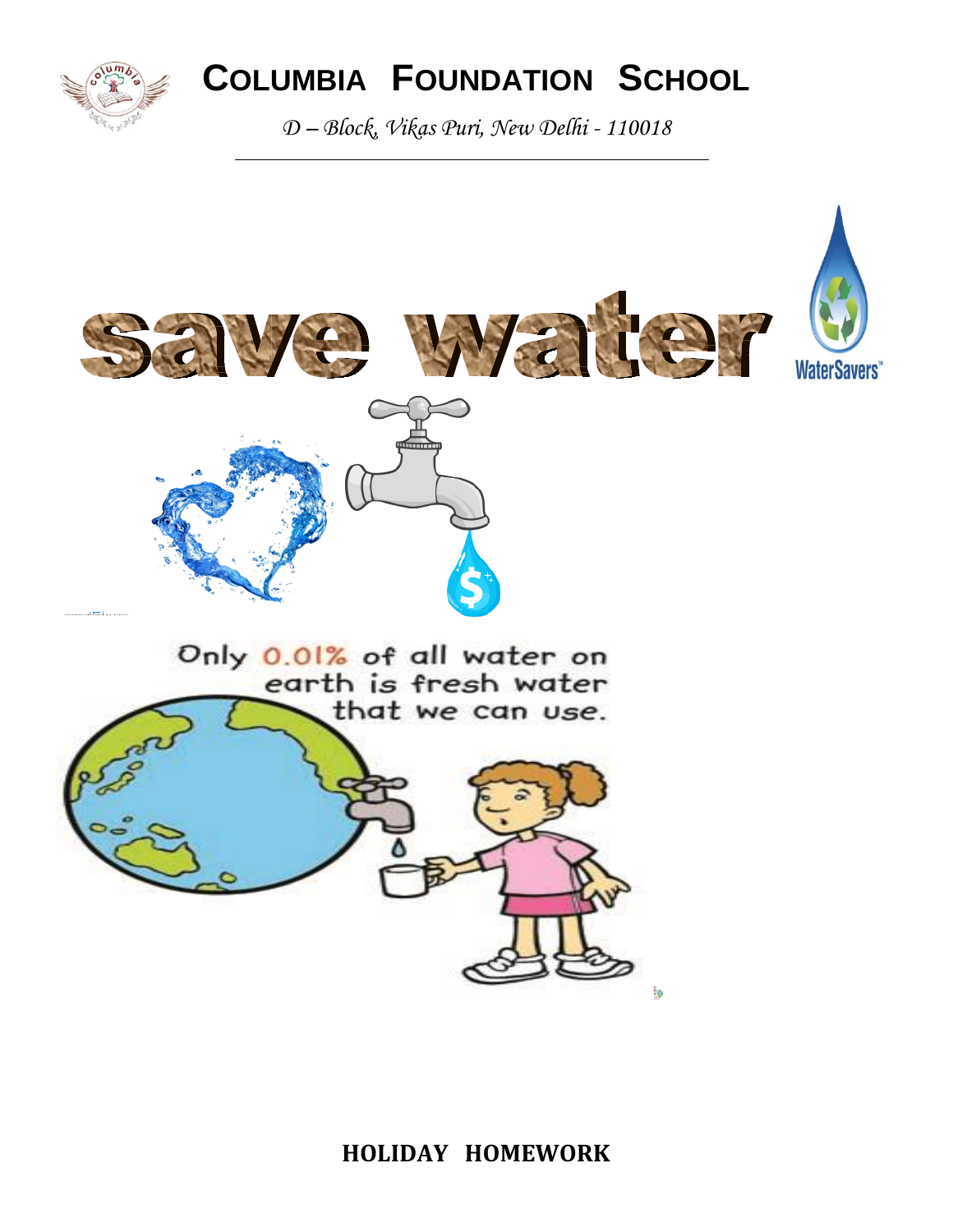### **CLASS-8**

### **ACADEMIC SESSION: 2019-20**

Dear Parents

Summer holidays are here and it's time for children to learn, grow and enjoy. They must be given a chance to pursue their interests and hobbies and to develop skills and foster creativity.

## GENERAL INSTRUCTIONS

- Holiday homework for all the subjects should be done on A3-size sheets compiled together.
- $\triangleright$  Paste relevant pictures according to the topic.
- $\triangleright$  The folder for keeping the sheets should be made using waste material.
- $\triangleright$  All the models should be prepared using bio-degradable/waste material (shoe box, wedding card, buttons, bangles, used pens, waste cloth, dupattas, etc.)
- $\triangleright$  Holiday Homework will be assessed on the basis of certain parameters (neatness, presentation, creativity etc).

#### DSLP- '**All about celebrating literacy'**.

Columbia Foundation School is working in collaboration with Springdales School to create awareness about the importance of education.

Be a part of the campaign 'Each One Teach One' and illuminate the path of education.

## PROJECT BASED HOLIDAY HOMEWORK

- 1. Make a colorful poster on "Save Water Save Life". Write a catchy slogan on A3-size sheet.
- 2. Have you heard about the water man Rajendra Singh? Find out his contribution towards water conservation & write it on a cartridge sheet.
- 3. What would happen if water would perish from the earth? Write your viewpoint on A4-size sheet.
- 4. Plastic production is increasing day by day inspite of the fact that plastic is harmful for the environment and health. If you look around your home you will find number of them.
- a. Make a list of 20 plastic items that you can take notice around you and how can you reuse/reduce/recycle them.
- b. What re the harmful effects of keeping food in plastic containers & water in plastic bottles?
- c. In a day to day situation, what are the alternatives that we can use instead of plastic?

| Plastic objects                 | Reuse as    | Alternative |
|---------------------------------|-------------|-------------|
| Plastic jar(for keeping pulses) | Flower vase | glass jar   |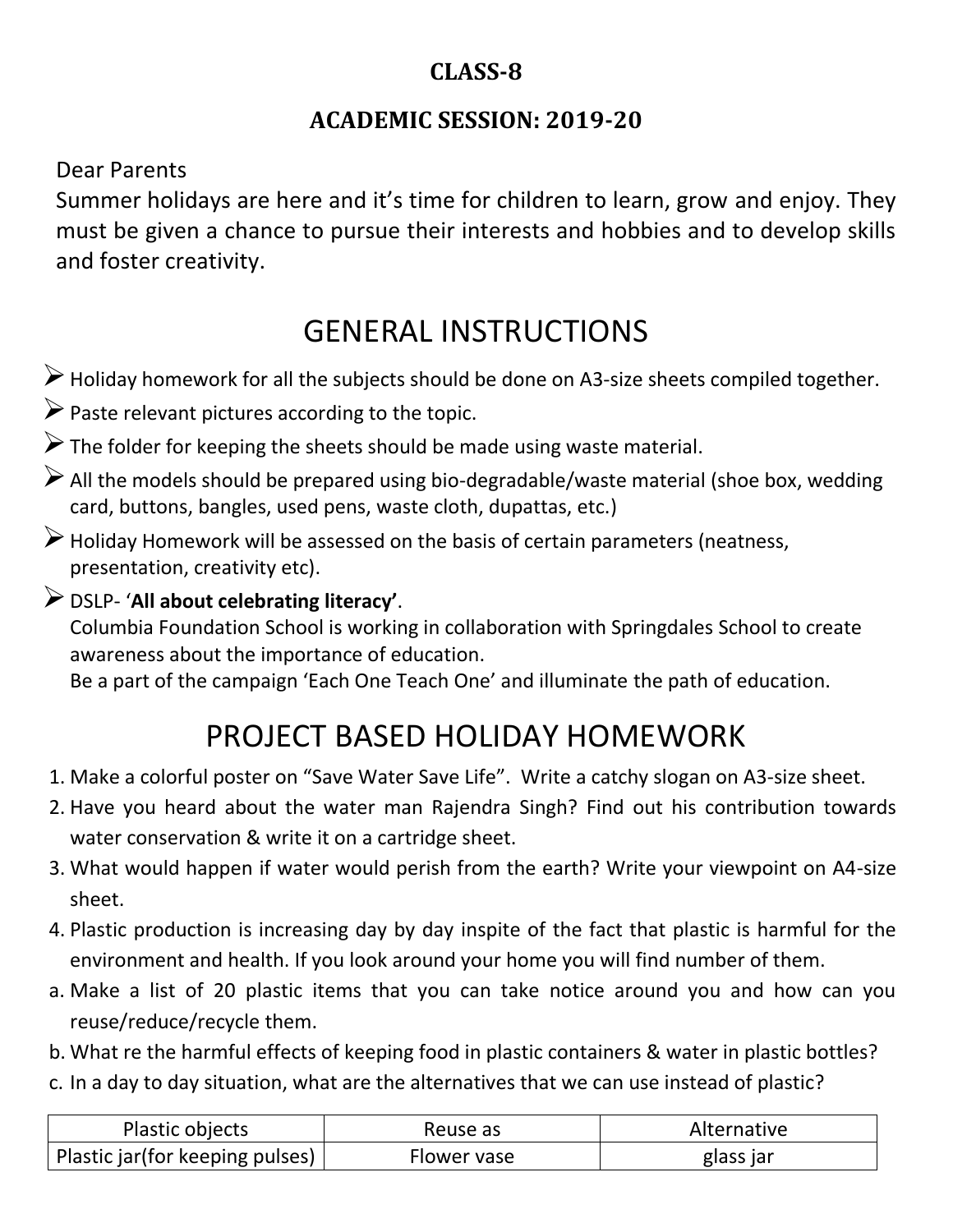| Plastic container (for | Plant holder | large steel bowl |
|------------------------|--------------|------------------|
| kneading the dough)    |              |                  |

- 5. Plant a sapling in a well decorated *Teracotta pot*. Take care of it and bring it to school after the holidays are over. Paste a suitable slogan on it.
- 6. Plant a sapling in *2 litre soft drink bottle* for the purpose of vertical garden and decorate it beautifully.
- 7. Make a bird house.
- 8. Make a well using plastic bottle.

| VIII-A                                                                          |
|---------------------------------------------------------------------------------|
| Why are the seas named red, white and yellow, black? Write the reasons on a     |
| pastel sheet.                                                                   |
| VIII-B                                                                          |
| 10/24 a 10 avvious foote oliout different rivers of the weeks or a postal shoot |

Write 10 curious facts about different rivers of the world on a pastel sheet.

VIII-C Write 10 cool facts about glaciers on a pastel sheet.

Prepare Models As Per The Assigned Roll Nos.

|                | <b>CLASS VIII-A</b>                                         |  |  |
|----------------|-------------------------------------------------------------|--|--|
| 1.             | WATER CYCLE (Roll No.1,2)                                   |  |  |
|                |                                                             |  |  |
| 2.             | <b>SOURCES OF WATER:</b>                                    |  |  |
|                | Natural springs                                             |  |  |
| a.             | Deception Island Hot Spring (Near Antarctica) (Roll No.3,4) |  |  |
| b.             | Cascate Del Mulino (Italy) (Roll No.5,6)                    |  |  |
| $\mathsf{C}$ . | Blood Pond Hot Spring (Japan) (Roll No.7,8)                 |  |  |
| d.             | Minerva Terrace (U.S) (Roll No.9,10)                        |  |  |
|                |                                                             |  |  |
|                | Lakes                                                       |  |  |
| a.             | Lake Baikal (Russia) (Roll No.11,12)                        |  |  |
| b.             | Lake Victoria (Africa) (Roll No.13,14)                      |  |  |
| C.             | Chilika Lake (Odisha) (Roll No.15,16)                       |  |  |
| d.             | Indira Sagar Lake (M.P) (Roll No.17,18)                     |  |  |
| e.             | Nagarjuna Sagar Lake (Telangana) (Roll No.19,20)            |  |  |
|                |                                                             |  |  |
|                | <b>Oceans</b>                                               |  |  |
| a.             | The Atlantic Ocean (Roll No.21,22)                          |  |  |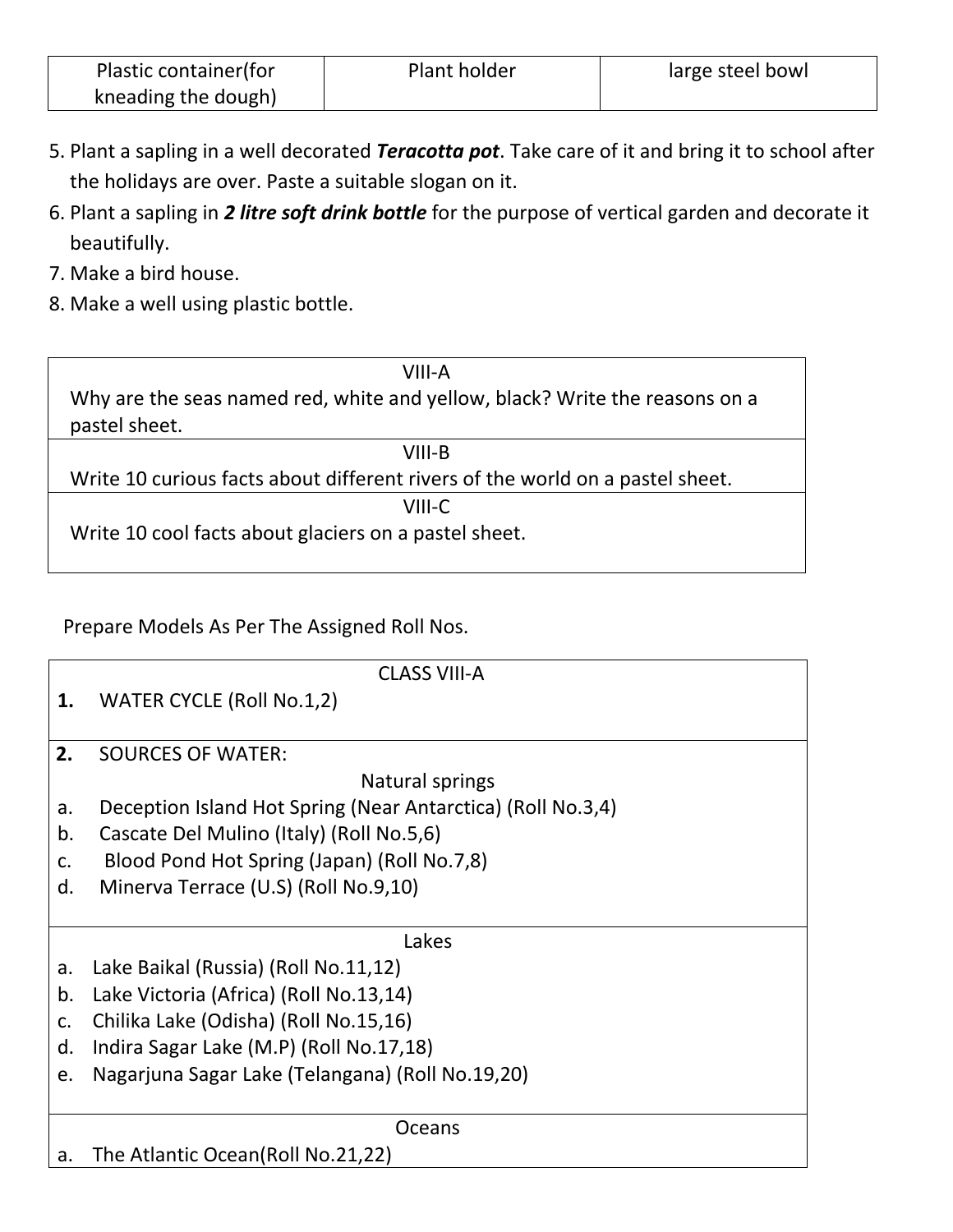| b. | The Arctic Ocean (Roll No.23,24)          |  |
|----|-------------------------------------------|--|
| c. | The Pacific Ocean (Roll No.25,26)         |  |
| d. | The Indian Ocean (Roll No.27,28)          |  |
|    | <b>Rivers</b>                             |  |
| a. | Ganga (India) (Roll No.29,30)             |  |
| b. | Yamuna (India) (Roll No.31,32)            |  |
| c. | Brahmaputra (India) (Roll No.33,34)       |  |
| d. | Amazon (South America) (Roll No.35 To 37) |  |
| e. | Nile (Egypt) (Roll No.38,39)              |  |
| f. | Rhine (Switzerland) (Roll No.40,41)       |  |
|    |                                           |  |

#### **CLASS VIII-B**

|                  | <b>Glaciers</b>                             |
|------------------|---------------------------------------------|
| a.               | Perito Moreno (Argentina) (Roll No.1,2)     |
| b.               | Margerie Glacier (Alaska) (Roll No.3,4)     |
| C.               | Pasterze Glacier (Austria) (Roll No.5,6)    |
| d.               | Biafo Glacier (Pakistan) (Roll No.7,8)      |
|                  |                                             |
|                  | Seas                                        |
| a.               | Mediterranean Sea (Roll No.9,10)            |
| b.               | Arabian Sea (Roll No.11,12)                 |
| C.               | Coral Sea (Roll No.13,14)                   |
| $\mathsf{d}$ .   | Black Sea (Roll No.15,16)                   |
| e.               | Dead Sea (Roll No.17,18)                    |
|                  |                                             |
|                  | <b>Streams</b>                              |
| a.               | Alluvial Fans (Roll No.19,20)               |
| b.               | Braided Stream (Roll No. 21,22)             |
| $C_{\bullet}$    | Deltas (Roll No. 23,24)                     |
| d.               | Ephemeral Stream (Roll No. 25,26)           |
| e.               | Meanderina Stream (Roll No. 27,28)          |
| f.               | Perennial Stream (Roll No.29,30)            |
|                  |                                             |
|                  | Wells                                       |
|                  | a. Working model of a well (Roll No. 31)    |
|                  | b. Non working model of a well(Roll No. 32) |
|                  |                                             |
| 3. USES OF WATER |                                             |
|                  |                                             |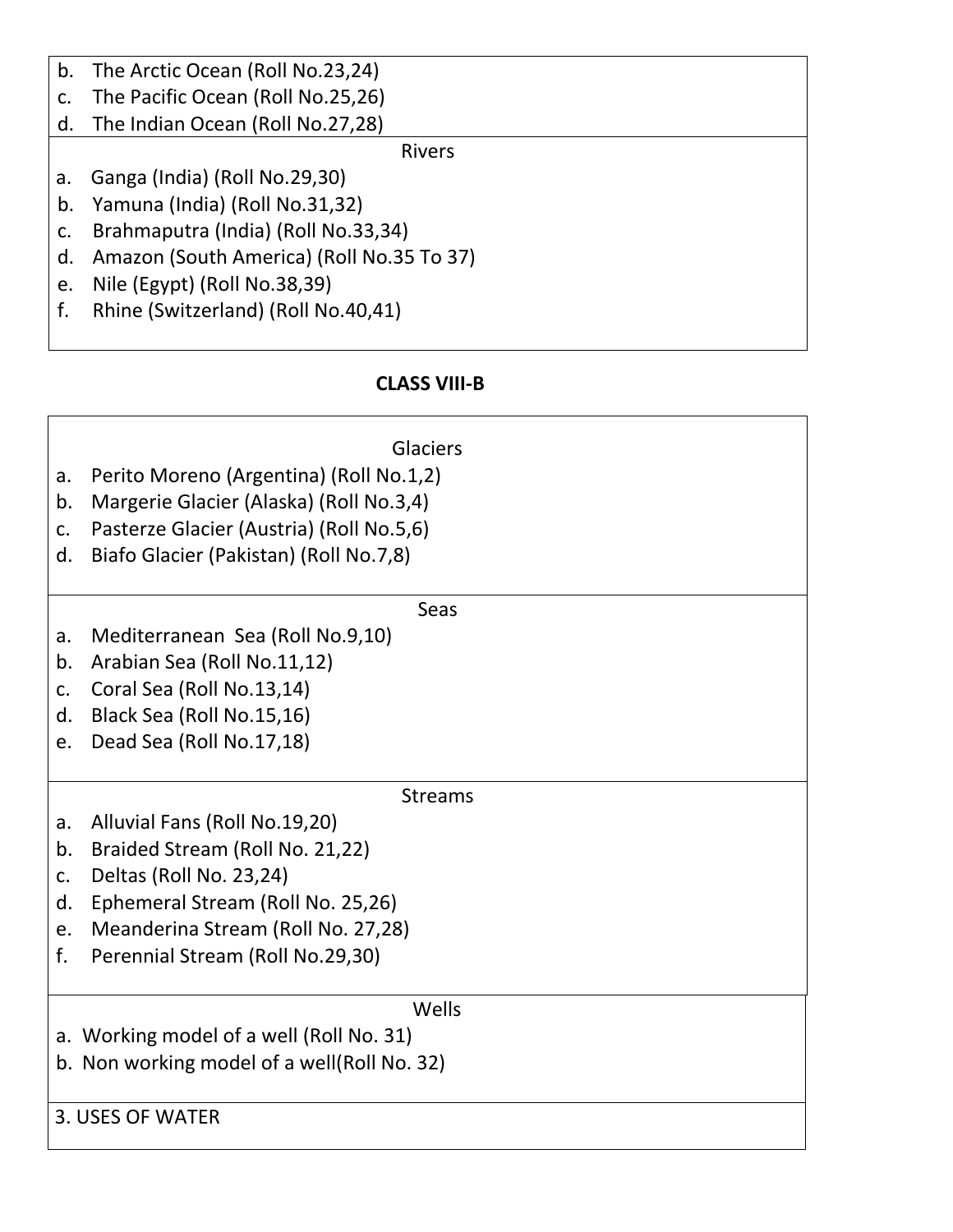- a. Domestic Purpose (Drinking, Cooking, Bathing, Washing) (Roll No. 33,34)
- b. Agriculture (Farming, Gardening, Fisheries) (Roll No. 35,36,37)
- c. Industrial (Manufacturing) (Roll No.38,39,40)
- d. Recreation (Swimming ,Rafting, Boating) (Roll No.41,42)
- e. Hydro Power Generation (Roll No.43,44,45)

#### **CLASS VIII-C**

## 4. CAUSES OF WATER POLLUTION a. Sewage And Waste Water (Roll No.1,2) b. Dumping Of Solid Waste & Litter In Water Bodies (Roll No.3,4) c. Industrial Waste (Roll No.5,6) d. Oil Pollution (Roll No.7,8) e. Acid Rain (Roll No.9,10) f. Global Warming (Roll No.11,12) g. Eutrophication (Roll No.13,14) 5. EFFECTS OF WATER POLLUTION a. Destruction Of Aquatic Life(Roll No.15,16) b.Disruption Of Food Chain (Roll No.17,18) c. Health Problems (Roll No.19,20) 6.WATER CONSERVATION a. Rainwater Harvesting (Roll No.21,22) b. Drip Irrigation (Roll No.23,24) c. Sprinkler Irrigation (Roll No.25,26) d. Dams: i. Three Gorges Dam (China) (Roll No.27) ii. Itapúa (Brazil) (Roll No. 28) iii. Guri (Venezula) (Roll No. 29) iv. Tucurui (Brazil) (Roll No.30) v. Grand Coulee (Roll No.31) vi. Indira Sagar Dam (India) (Roll No.32) vii.Krishnaraja Sagar Dam (Karnataka) (Roll No.33) viii. Maithan Dam (Jharkhand) (Roll No.34) 7. TIDAL POWER GENERATING TECHNIQUES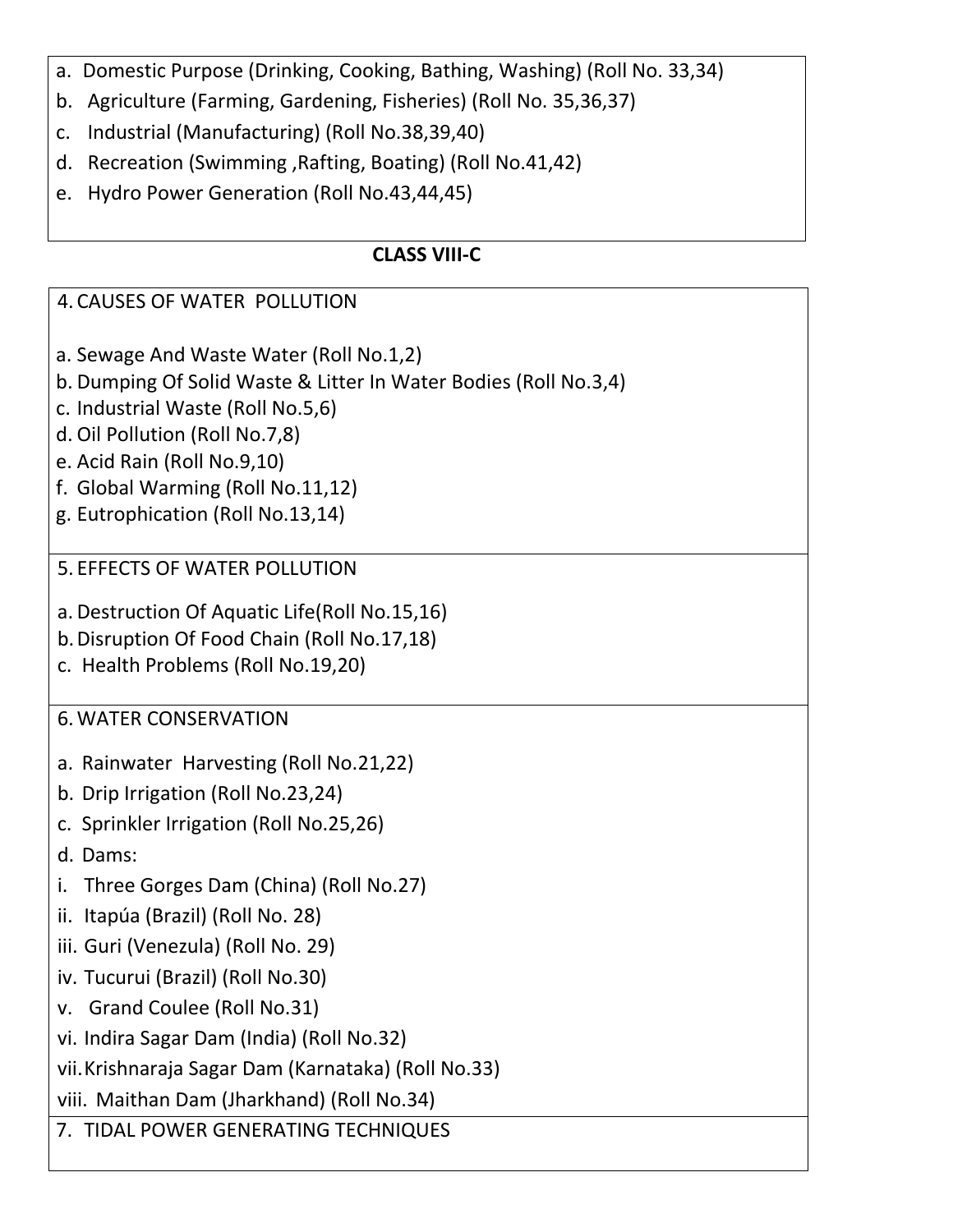| a. Tidal Stream Generator (Roll No.35,36)                                                                                                                                                                                                                                                         |  |
|---------------------------------------------------------------------------------------------------------------------------------------------------------------------------------------------------------------------------------------------------------------------------------------------------|--|
| b. Tidal Barrage (Roll No.37,38)                                                                                                                                                                                                                                                                  |  |
| c. Dynamic Tidal Power (Roll No.39,40)                                                                                                                                                                                                                                                            |  |
| d. Tidal Lagoon (Roll No.41,42)                                                                                                                                                                                                                                                                   |  |
| 8. TOP 5 BIGGEST TIDAL POWER PROJECTS                                                                                                                                                                                                                                                             |  |
| a. Swansea Bay Tidal Lagoon (Wales) (Roll No. 43)<br>b. Rance Tidal Power Station (France) (Roll No. 44)<br>c. Sihwa Lake Tidal Power Station (South Korea) (Roll No. 45)<br>d. Meygen Tidal Stream Project (Scotland) (Roll No. 46)<br>e. Jiangxia Pilot Tidal Power Plant (China) (Roll No. 47) |  |
|                                                                                                                                                                                                                                                                                                   |  |

9. SEWAGE WATER TREATMENT PLANT (Roll no 48)

## English

Do any three questions

- 1. Water is precious and the very basis of life but every day we face lot of problems due to the scarcity of water. You are Sahil/Sonam residing at 25, Vasant Kunj, Delhi. One of your cousins who lives in Rajasthan visits you during summer vacation. There is a lack of adequate drinking water in your area. Discuss the matter with your cousin and write at least 8 - 10 dialogues each between you and your cousin discussing about the water scarcity, its availability and usage of water in his area. Write the measures that can be taken.
- 2. Imagine that one day you got up in the morning and found that there was no water in the taps as the water was not supplied due to the cleaning of water tank in your area. Everybody in your home was getting late to go to school or any other work place. Write a paragraph in 200 words describing the problems faced by you and your family on that day.
	- 3. Summer should be relaxed time when your love for reading can bloom. Enhance your reading skills by reading at least one classic novel (e.g. Matilda by Roald Dahl, Huckleberry Finn by Mark Twain, The Little Prince by Antoine De Saint).Prepare a book review in the form of a booklet.
	- a. Name of the book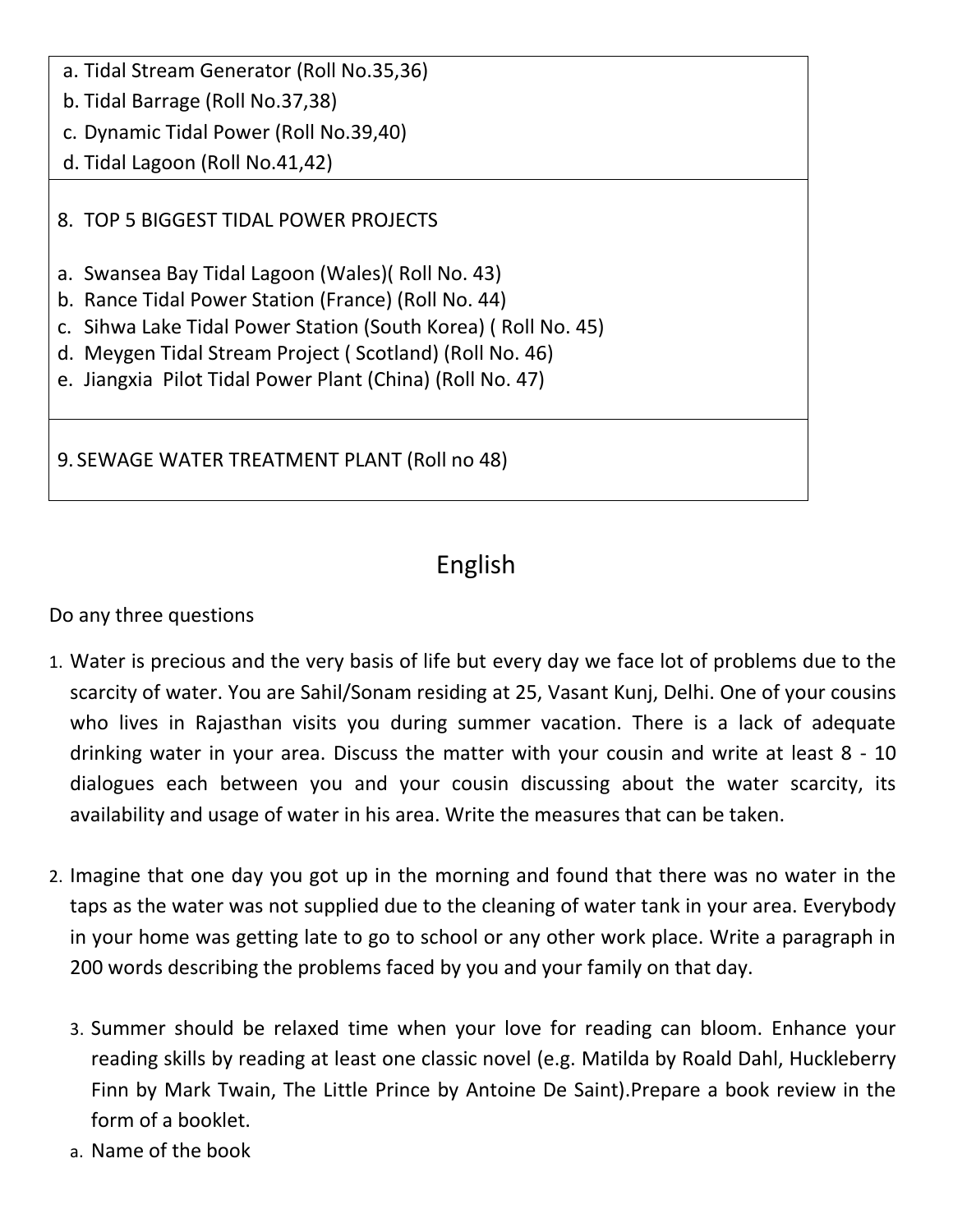- b. Name of the author
- c. Pictures of all the characters( Write 3-4 lines about each character)
- d. Details about the character you liked the most
- e. Summary of the story in your own words (200 words)
- 4. Movies are entertaining and provide us with vast knowledge too. Watch any one movie (Avengers: the Infinity War, Jurassic World: Fallen Kingdom, Ant Man & the Wasp, The Beauty and the Beast, Solo: a Star War Story ). Prepare a movie review in the following form:
- a. Name of the movie
- b. Writer ,producer, director ,caste
- c. Genre: what kind of movie it is?
- d. What did you like about the movie in detail(200 words)
- e. Rating using stars

#### **MATHS**

Q1.On an average, a person uses 40 litres water for his routine activities. Count the members of your family .Calculate the total consumption of water in your home each day. Enter the data in tabular form and indicate the usage of water in different activities. Convert the data into percentage and prepare a colourful pie chart. For example one person uses 2 litres of water for drinking. Therefore total consumption by four members =  $2 \times 4 = 8$  litres (8 / 40 x 100= 20%)

Q2.Given below is the data of the population of India % with access to improved source of water. Using the given information, draw a double bar graph.

| year | urban % | rural % |
|------|---------|---------|
| 1990 | 88      | 63      |
| 1995 | 90      | 70      |
| 2000 | 93      |         |
| 2005 | 95      | 85      |
| 2010 | 97      | 100     |

Q3.Complete chapter-1, 6,7 ,12 from drill mathematics with the help of pencil.

Q4. a. How can you add eight 8's to get number 1,000 only use addition?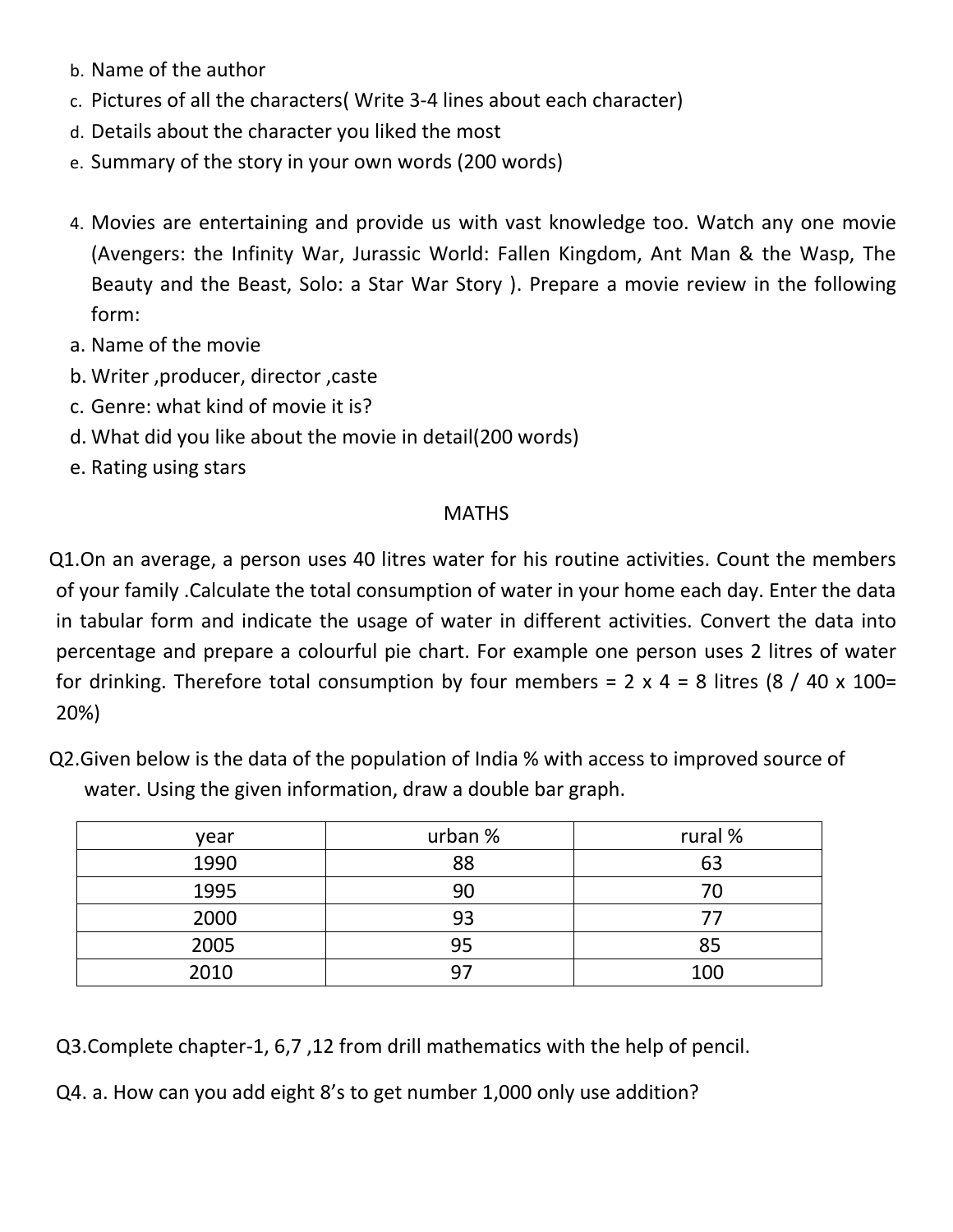b. If you multiply this no. by any other number the answer will always be the same. What number is this?

c. If Radha is the 50th fastest and slowest runners in her school, how many students are there in her school?

#### **SCIENCE**

- 1. We need to reuse our water resources to curb its wastage and misuse. Write any 5 such ways in which we can reuse water in our homes as well as in schools. Use beautiful pictures and diagrams to explain the same.
- 2. Investigate the level of awareness about water pollution in your area. Collect data of the sources of drinking water and the methods of sewage disposal.
- 3. Rain water harvesting system is set up in our school as it is the need of the hour.
- Do you agree? Write your viewpoint.
- Write its pros and cons.
- Draw a well labeled colourful diagram.

#### SOCIAL STUDIES

- 1. On the map of India, mark all the perennial and seasonal rivers.
- 2. Make a comparative study of the condition of rivers in Europe and India.
- 3. Rivers are the main source of drinking water but human beings keep on polluting them by throwing garbage, chemicals, etc. in them. Keeping in view a great threat to river water, the government has recently started a project to clean the river. Find out some information about cleaning of river Ganga .Make a collage using pictures showing polluting of Ganga on one side and cleaning of the river on the other side.

#### COMPUTER

- 1. Create an item out of e-waste like CDs, Mouse etc.
- 2. Create a poster on A3-size sheet of any of the following topics:
- Cyber Safety
- Cloud Computing
- Artificial Intelligence